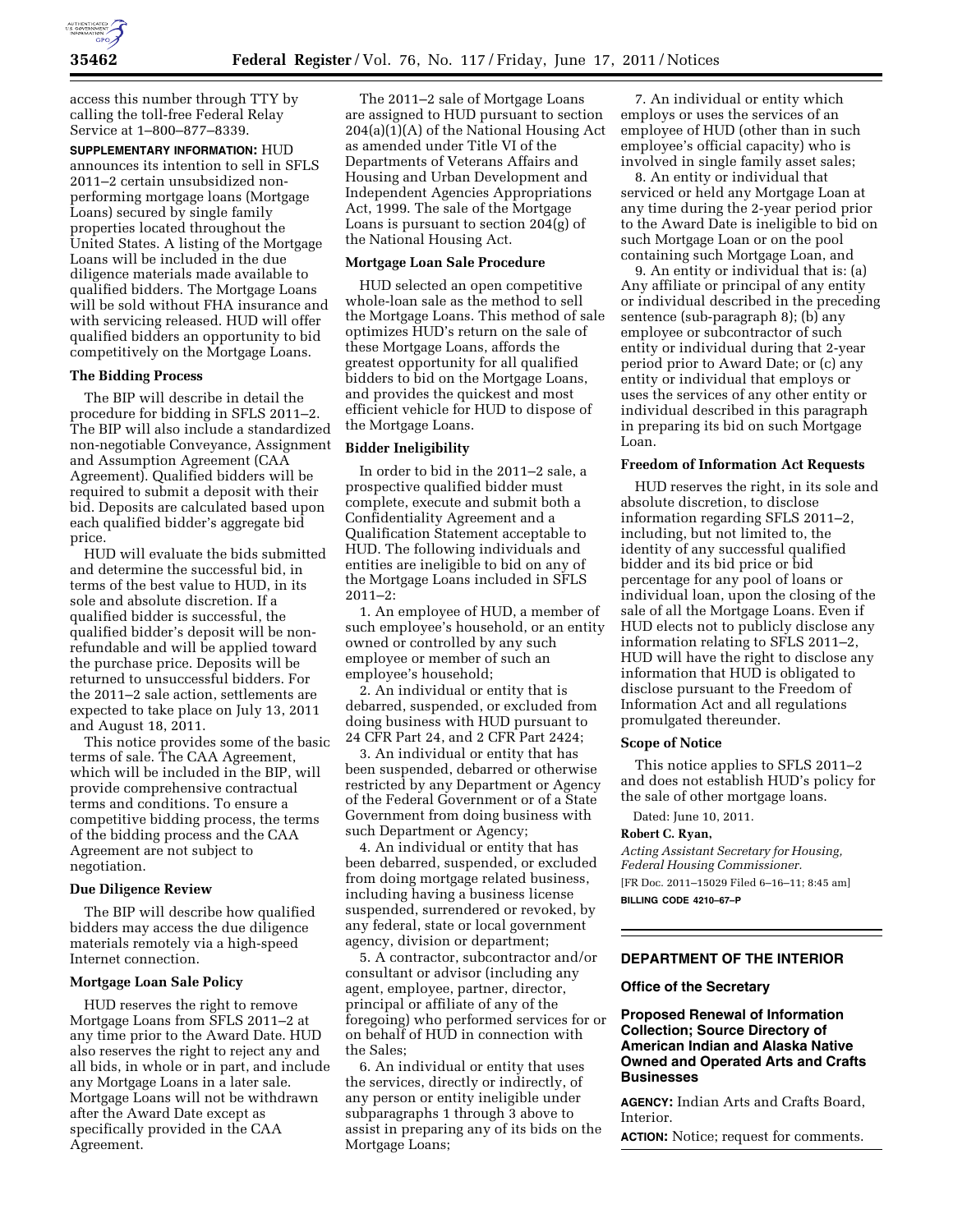**SUMMARY:** In compliance with section 3506(c)(2)(A) of the Paperwork Reduction Act of 1995, the Indian Arts and Crafts Board announces the proposed extension of a public information collection and seeks public comments on the provisions thereof.

**DATES:** Submit written comments on or before August 16, 2011.

**ADDRESSES:** Send your written comments to Attention: Indian Arts and Crafts Board, U.S. Department of the Interior, 1849 C Street, NW., MS–2528 MIB, Washington, DC 20240. If you wish to submit comments by facsimile, the number is (202) 208–5196, or you may send them by e-mail to *[iacb@ios.doi.gov.](mailto:iacb@ios.doi.gov)* Please mention that your comments concern the Source Directory, OMB Control 1085–0001.

#### **FOR FURTHER INFORMATION CONTACT:**

Requests for additional information or copies of the Source Directory application or renewal forms, *i.e.,* the information collection instruments, should be directed to Meridith Z. Stanton, Director, Indian Arts and Crafts Board, 1849 C Street, NW., MS–2528 MIB, Washington, DC 20240. You may also call (202) 208–3773 (not a toll free call), or send your request by e-mail to *[iacb@ios.doi.gov](mailto:iacb@ios.doi.gov)* or by facsimile to (202) 208–5196.

**SUPPLEMENTARY INFORMATION:** 

### **I. Abstract**

The Source Directory of American Indian and Alaska Native Owned and Operated Arts and Crafts Businesses (Source Directory) is a program of the Indian Arts and Crafts Board that promotes American Indian and Alaska Native arts and crafts. The Source Directory is a listing of American Indian and Alaska Native-owned and -operated arts and crafts businesses that may be accessed by the public on the Indian Arts and Crafts Board's Web site *[http://](http://www.iacb.doi.gov) [www.iacb.doi.gov.](http://www.iacb.doi.gov)* 

The service of being listed in this directory is provided free-of-charge to members of Federally recognized tribes. Businesses listed in the Source Directory include American Indian and Alaska Native artists and craftspeople, cooperatives, tribal arts and crafts enterprises, businesses privately-owned and -operated by American Indian and Alaska Native artists, designers, and craftspeople, and businesses privatelyowned and -operated by American Indian and Alaska Native merchants who retail and/or wholesale authentic Indian and Alaska Native arts and crafts. Business listings in the Source Directory are arranged alphabetically by State.

The Director of the Indian Arts and Crafts Board uses this information collected in information collection 1085–0001 to determine whether an

individual or business applying to be listed in the Source Directory meets the requirements for listing. If approved, the application will be included in the Source Directory. The Source Directory is updated annually to include new businesses and to update existing information.

### **II. Method of Collection**

To be listed in the Source Directory, interested individuals and businesses must submit: (1) A draft of their business information in a format like the other Source Directory listings, (2) a copy of the individual's or business owner's tribal enrollment card; and for businesses, proof that the business is organized under tribal, state, or Federal law; and (3) a certification that the business is an American Indian or Alaska Native-owned and -operated cooperative, tribal enterprise, or nonprofit organization, or that the owner of the enterprise is an enrolled member of a Federally recognized American Indian Tribe or Alaska Native group.

The following information is collected in a single-page form that is distributed by the Indian Arts and Crafts Board. Although listing in the Source Directory is voluntary, submission of this information is required for inclusion in the Directory.

| Information collected                                                                                                                                               | Reason for collection                                                                                           |
|---------------------------------------------------------------------------------------------------------------------------------------------------------------------|-----------------------------------------------------------------------------------------------------------------|
| Name of business, mailing address, city, zip code (highway location,<br>Indian reservation, etc.), telephone number and e-mail address.                             | To identify the business to be listed in the <i>Source Directory</i> , and meth-<br>od of contact.              |
|                                                                                                                                                                     | To identify the nature of the business entity.                                                                  |
|                                                                                                                                                                     | To identify those days and times when customers may contact the<br>business.                                    |
|                                                                                                                                                                     | To identify whether the business advertises and/or sells inventory on-<br>line.                                 |
|                                                                                                                                                                     | To identify the products that the business produces.                                                            |
|                                                                                                                                                                     | To identify whether the business is a retail or wholesale business.                                             |
|                                                                                                                                                                     | To identify whether the business has a mail order and/or catalog.                                               |
|                                                                                                                                                                     | To identify the cost of the listed products.                                                                    |
| For a cooperative or tribal enterprise, a copy of documents showing<br>that the organization is formally organized under tribal, state or Fed-<br>eral law.         | To determine whether the business meets the eligibility requirement for<br>listing in the Source Directory.     |
| Signed certification that the business is an American Indian or Alaska<br>Native owned and operated cooperative, tribal enterprise, or non-<br>profit organization. | To obtain verification that the business is an American Indian or Alaska<br>Native owned and operated business. |
| Copy of the business owner's tribal enrollment card                                                                                                                 | To determine whether the business owner is an enrolled member of a<br>Federally recognized tribe.               |
| Signed certification that the owner of the business is a member of a<br>Federally recognized tribe.                                                                 | To obtain verification that the business owner is an enrolled member of<br>a Federally recognized tribe.        |

The proposed use of the information: The information collected will be used by the Indian Arts and Crafts Board:

(a) To determine whether an individual or business meets the eligibility requirements for inclusion in the Source Directory, *i.e.,* whether they are either an American Indian or Alaska Native-owned and -operated

cooperative, tribal enterprise, or nonprofit organization, or an enrolled member of a Federally recognized American Indian Tribe or Alaska Native group;

(b) To identify the applicant's business information to be printed in the Source Directory.

### **III. Data**

(1) *Title:* Department of the Interior, Indian Arts and Crafts Board, Source Directory of American Indian and Alaska Native-owned and -operated arts and crafts businesses.

*OMB Control Number:* 1085–0001.